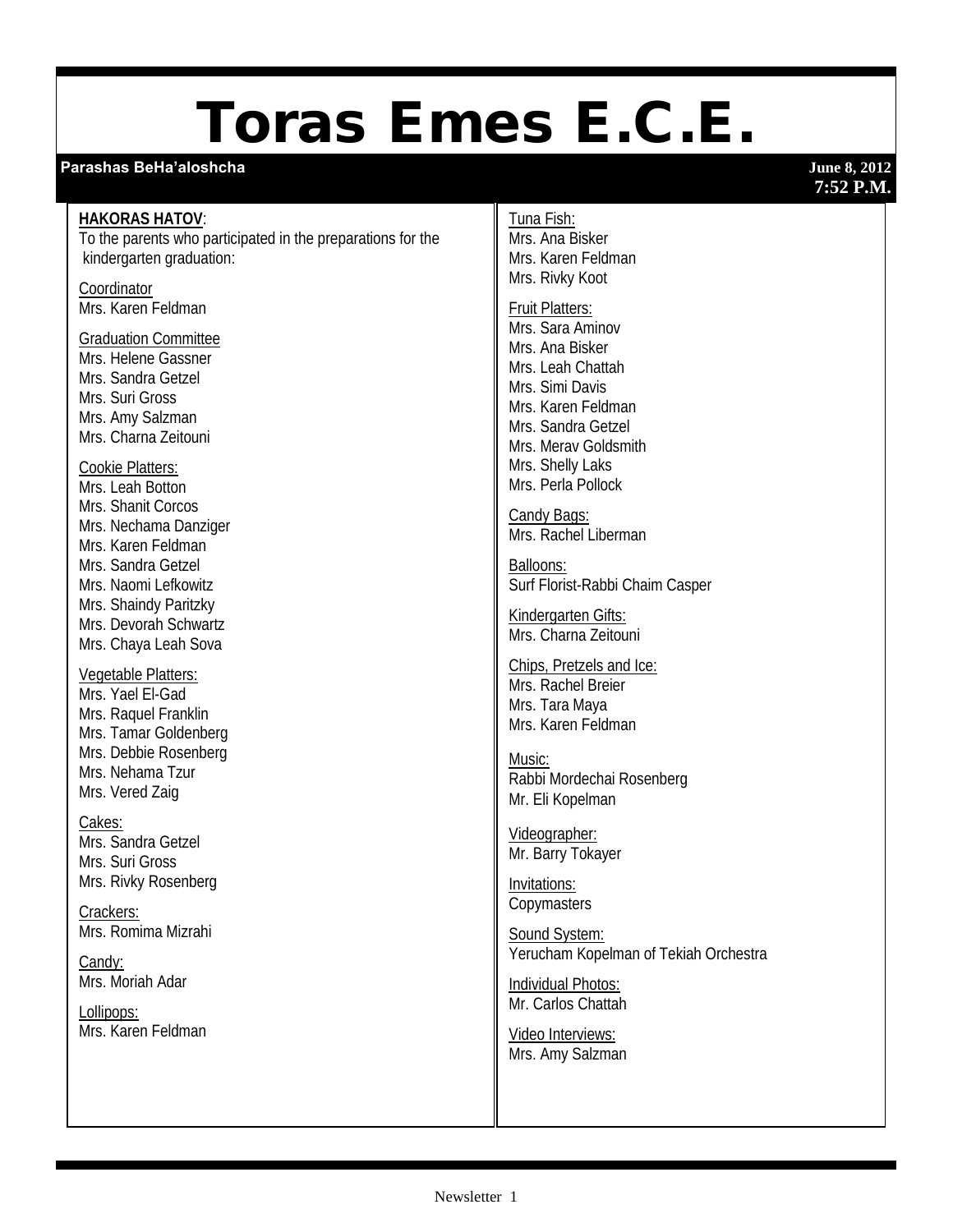## **VPK NEWS**

We are excited to be able to offer the VPK program which saves you a significant amount of money this year. However, in order for us to collect these funds, you are required to sign a monthly attendance form. If the form is not properly signed, we may lose up to \$300 per month per child. The form is in the ECE office and must be signed by **June 15th**. If you do not sign the form you will be obligated to pay the amount we were not able to collect from VPK toward your (VPK time) tuition.

Thank you for your cooperation and understanding.

## **MAZEL TOV:**

Rabbi Dovid and Malka Golowinski on the birth of a granddaughter, born to their children Velvel and Bayla Minkowitz

Rabbi Mordechai and Rivky Rosenberg on the birth of a baby boy.

## **GRADUATION DVD'S:**

New orders for Graduation DVDs will be accepted in the Early childhood office until Monday, June 11. The DVDs will be ready for pick-up at the end of the summer. If you have any questions, please call Mr. Tokayer at 305-652-0393.

## **EARLY CHILDHOOD ASSISTANTS NEEDED**

Experienced assistant teachers are needed for the Pre-K and Kindergarten classes. Please call the school office if you are interested. UP, UP AND AWAY

## **CALENDAR NOTES:**

Closing Day of School– Monday, June 11. Dismissal at **12:00 NOON**

Orientation for the 2012-2013 Year– Thursday, August 30 & Friday, August 31

Opening Day of School– Tuesday, September 4



Our Kindergarten children visited the first grade classrooms this week where they welcomed by Rabbi Kalman Baumann, Dr. Deborah Lerer, Mrs. Rosalie Rosenbaum and Mrs. Dorie Ehrenreich.

Have a Great Summer!!